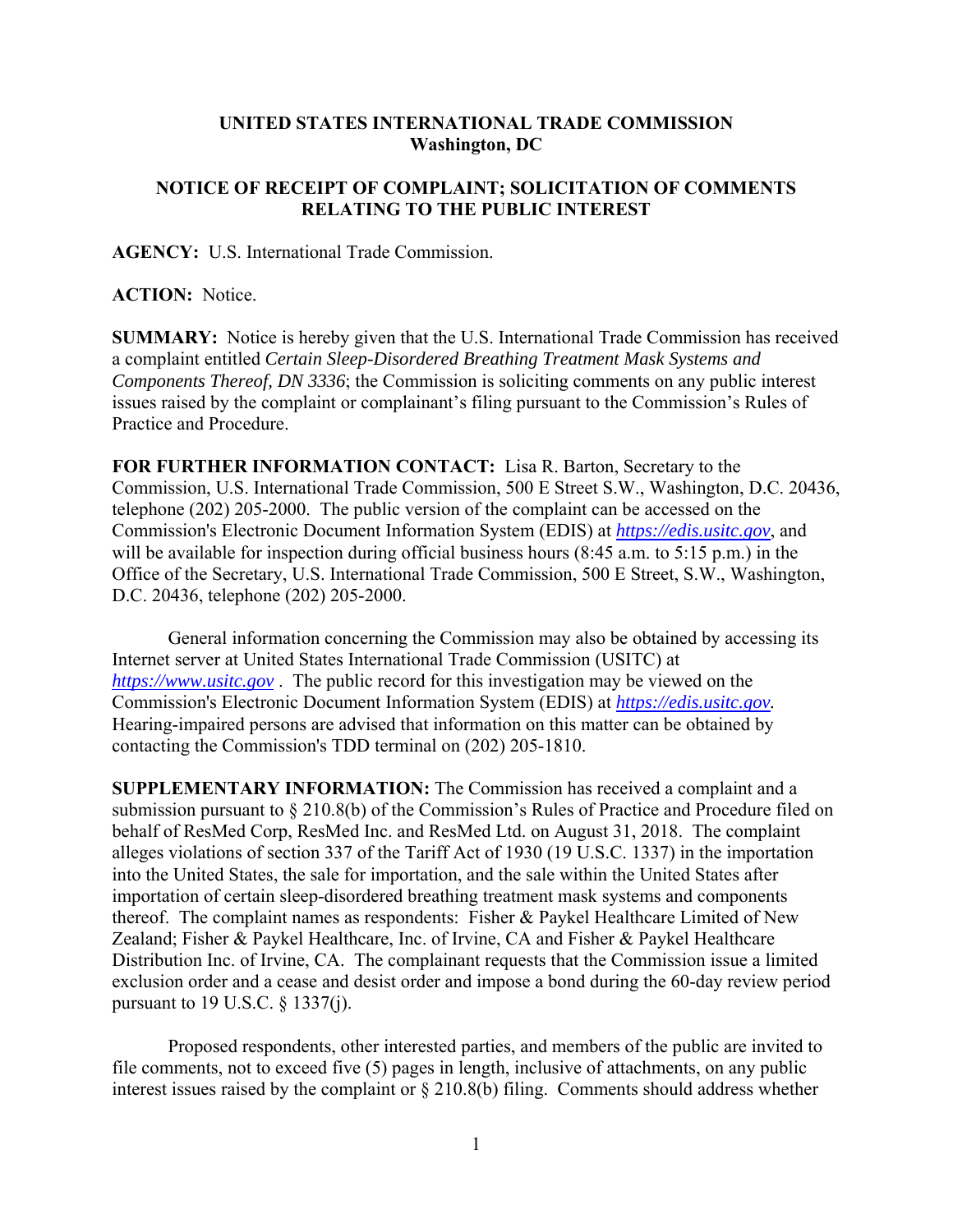issuance of the relief specifically requested by the complainant in this investigation would affect the public health and welfare in the United States, competitive conditions in the United States economy, the production of like or directly competitive articles in the United States, or United States consumers.

In particular, the Commission is interested in comments that:

- (i) explain how the articles potentially subject to the requested remedial orders are used in the United States;
- (ii) identify any public health, safety, or welfare concerns in the United States relating to the requested remedial orders;
- (iii) identify like or directly competitive articles that complainant, its licensees, or third parties make in the United States which could replace the subject articles if they were to be excluded;
- (iv) indicate whether complainant, complainant's licensees, and/or third party suppliers have the capacity to replace the volume of articles potentially subject to the requested exclusion order and/or a cease and desist order within a commercially reasonable time; and
- (v) explain how the requested remedial orders would impact United States consumers.

Written submissions on the public interest must be filed no later than by close of business, eight calendar days after the date of publication of this notice in the *Federal Register*. There will be further opportunities for comment on the public interest after the issuance of any final initial determination in this investigation. Any written submissions on other issues should be filed no later than by close of business nine calendar days after the date of publication of this notice in the *Federal Register*. Complainant may file a reply to any written submission no later than the date on which complainant's reply would be due under  $\S 210.8(c)(2)$  of the Commission's Rules of Practice and Procedure (19 CFR 210.8(c)(2)).

Persons filing written submissions must file the original document electronically on or before the deadlines stated above and submit 8 true paper copies to the Office of the Secretary by noon the next day pursuant to § 210.4(f) of the Commission's Rules of Practice and Procedure (19 CFR 210.4(f)). Submissions should refer to the docket number ("Docket No. 3336) in a prominent place on the cover page and/or the first page. (*See* Handbook for Electronic Filing Procedures, **Electronic Filing Procedures**<sup>1</sup>). Persons with questions regarding filing should contact the Secretary (202-205-2000).

Any person desiring to submit a document to the Commission in confidence must request confidential treatment. All such requests should be directed to the Secretary to the Commission

1 Handbook for Electronic Filing Procedures:

 $\overline{a}$ 

*https://www.usitc.gov/documents/handbook\_on\_filing\_procedures.pdf*